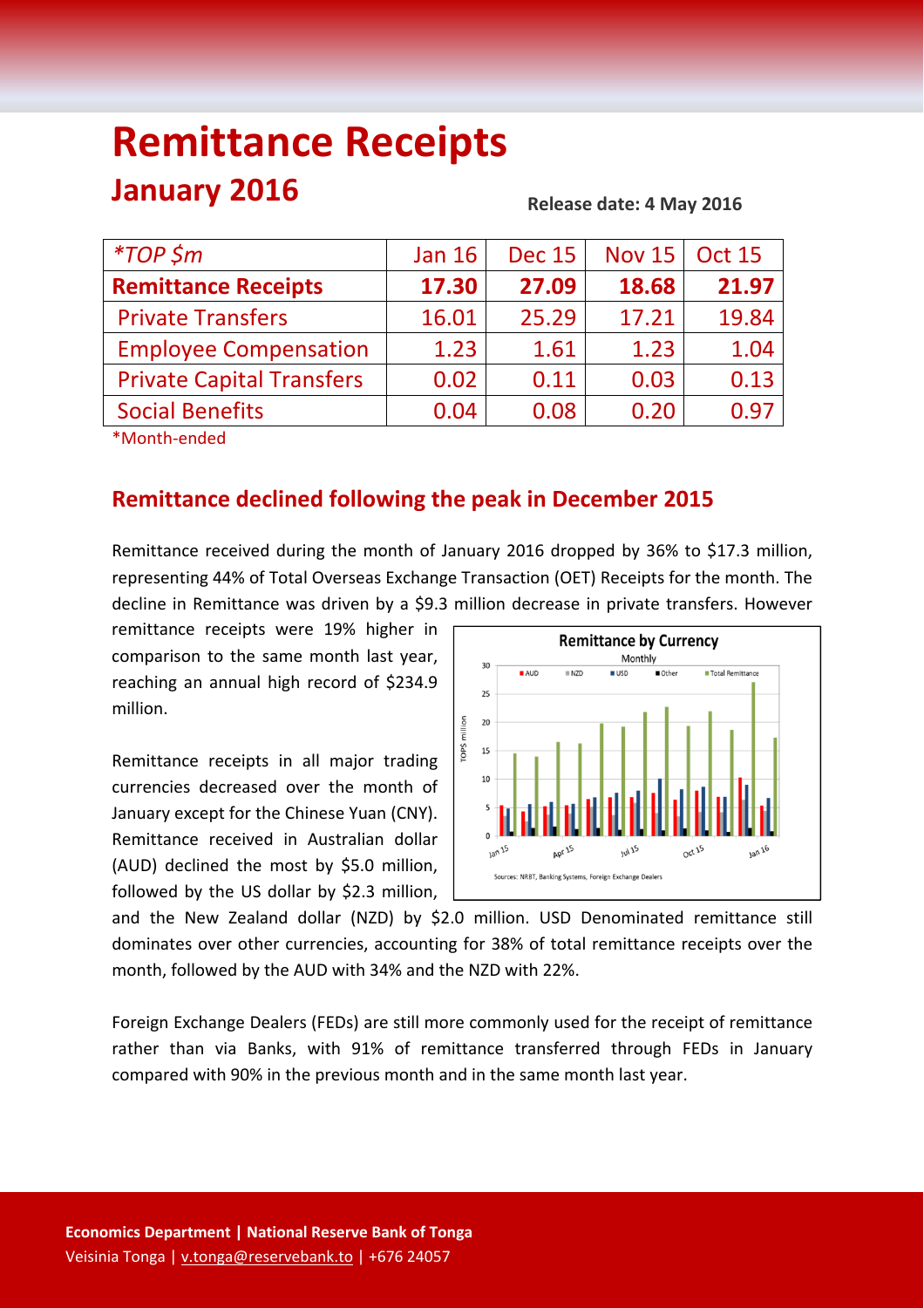#### **Private Transfers**

Private transfers, which are mostly personal transfers, is still the largest component of Foreign currency inflow, representing 93% of the total remittance and 41% of the total OET receipts by the end of January. Private transfers decreased over January by 37% to \$16 million driving the overall decline in remittance receipts. The main reason for the fall in private transfers



was a decline in the Family Support Receipts of \$8.4 million over the month of January. This also reflects the end of Christmas holiday and the New Year festivities.

### **Employee Compensation**<sup>1</sup>

Compensation of employees fell by 23.6% over the month to \$1.2 million. The decline coincides with a 24.7% drop in Recognised Seasonal Employees (RSE) sending money home, compared to the increases in the past two months. Over the year, employee compensation reached a total of \$17.6 million, of which \$7.7 million are receipts from RSEs.

#### **Private Capital Transfers & Social Benefits**

Private grants for capital expenditures such as acquisition or construction of fixed assets decreased by \$0.09 million in January to almost \$0.02 million, whereas social benefits such as pensions received by individuals fall by 47% into \$0.04 million over the month. Private capital transfers and social benefits represent 1% of total remittance.

#### **Outlook**

Remittance receipts are anticipated to remain at high levels in the upcoming months with the start of the new academic year and churches activities. The NRBT will continue to closely monitor the remittance receipts given it is the largest source of foreign exchange inflow to Tonga's economy.

 $1$  Employee compensation is the sum of wages and salaries from the Recognised Seasonal Employer (RSE) program and other Tongan residents working short term overseas.